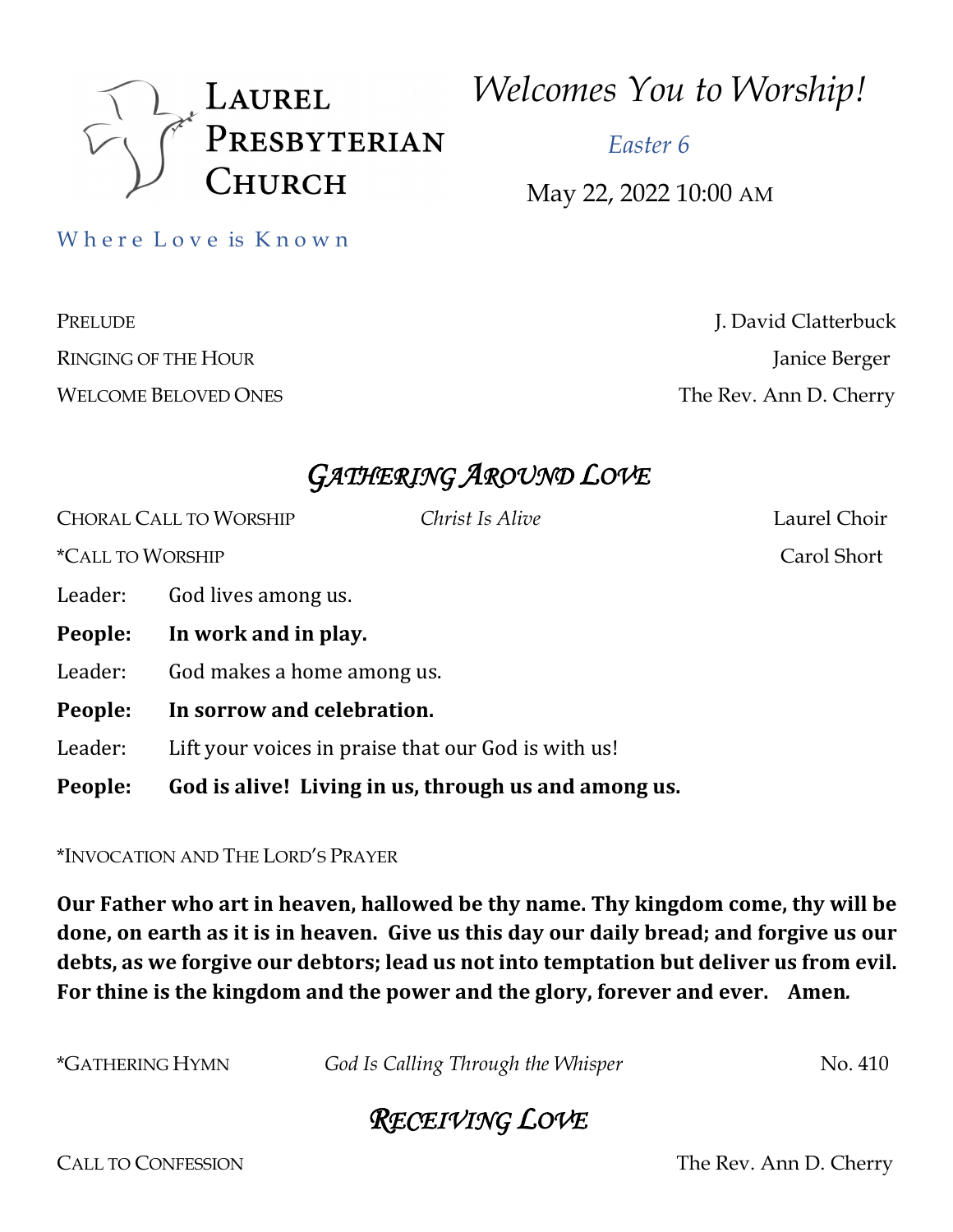#### PRAYER OF CONFESSION

**Emmanuel, you dwell with us in all our humanness, in all our messiness, and we are so grateful.** We desire to bear your good news, to keep your word, to love you with all our might; yet there are so many times when we fall short and do not bear your **beams of love.** We want to reflect your givenness of inherent dignity but sometimes we violate that just by not listening with openness, or not assuming positive intent or not seeing clearly your people before us. Despite your gift of peace, we remain timid about boldly embodying your good news as your church. Despite your presence, we would rather follow our own compass and not your directions. Forgive our clinging to old ways as if we were still entombed, and free us to be your risen people bearing this good news for all. For we pray all of these things in the name of the Risen One, who is and was and always will be, our Christ.

SILENT PRAYER OF CONFESSION . . . Amen

FORGIVENESS OF SIN

Leader: Hear the good news:

We are created in the very image and likeness of God and because we are, we can always begin again and again, to claim the love that claims us. Beloved, believe this good news!

#### People: In Jesus Christ, we are forgiven!

\*OUR RESPONSE *Gloria Patri* Hymn No. 581

\*PASSING OF THE PEACE

Leader: The peace of Christ be with you.

People: And also with you.

### *PROCLAIMING LOVE*

PRAYER FOR ILLUMINATION

Leader: This is the Word of the Lord.

People: Thanks be to God!

SCRIPTURE Psalm 67 (NRSVue) ANTHEM *The Voice of God* Laurel Choir SCRIPTURE John 14: 23-29 (NRSVue)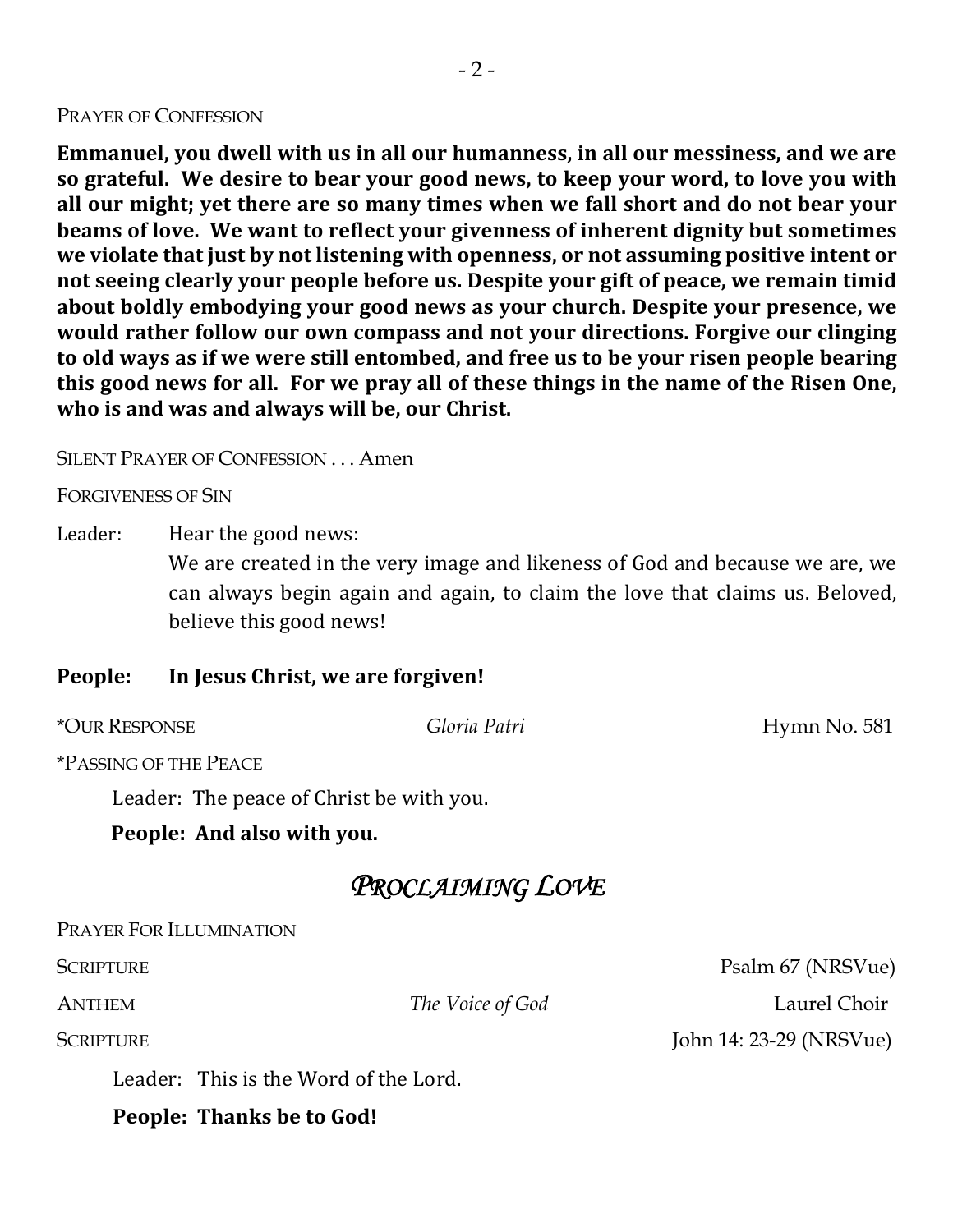- 3 -

SERMON *"Last Things"* The Rev. Ann D. Cherry

### *RESPONDING IN LOVE*

| *HYMN               | Spirit of God, Descend Upon My Heart (vs. 1,4,5) | No. 688     |
|---------------------|--------------------------------------------------|-------------|
| PROFESSION OF FAITH | The Nicene Creed 1.2                             | Carol Short |

We believe in one Lord, Jesus Christ, the only Son of God, eternally begotten of the Father, God from God, Light from Light, true God from true God, begotten, not made, of one Being with the Father; through him all things were made. For us and for our salvation he came down from heaven, was incarnate of the Holy Spirit and the Virgin Mary and became truly human. For our sake he was crucified under Pontius Pilate; he suffered death and was buried. On the third day he rose again in accordance with the Scriptures; he ascended into heaven and is seated at the right hand of the Father. He will come again in glory to judge the living and the dead, and his kingdom will have no end.

\*OUR RESPONSE *Praise God, from Whom All Blessings Flow* Hymn No. 609

PRAYERS OF THE PEOPLE THE MICHAEL MICHAEL MICHAEL MICHAEL MICHAEL MICHAEL MICHAEL MICHAEL MICHAEL MICHAEL MICHAEL MICHAEL MICHAEL MICHAEL MICHAEL MICHAEL MICHAEL MICHAEL MICHAEL MICHAEL MICHAEL MICHAEL MICHAEL MICHAEL MICH

## *BEARING LOVE INTO THE WORLD*

| <i><b>*SENDING HYMN</b></i>           | May the God of Hope Go With Us (Sing Twice) | No. 765                |
|---------------------------------------|---------------------------------------------|------------------------|
| <i><b>*CHARGE AND BENEDICTION</b></i> |                                             | The Rev. Ann D. Cherry |
| <i><b>*POSTLUDE</b></i>               |                                             | J. David Clatterbuck   |
| <b>*RECESSION AND GREETING</b>        |                                             | The Rev. Ann D. Cherry |

### **\*Please feel free to stand and move during our worship service.**

**Lay Reader**: Thank you Carol Short and Michael Henderson for serving as our liturgists today.

**Passing of the Peace**: You are invited to stand and greet each other with waves, air hugs and elbow bumps in the name of our Beloved One to show forth your Laurel Love : )

**Recession and Greeting:** Rev. Ann will recess after the charge and benediction to greet us by the front door in the narthex area. She would like to have an opportunity to touch base with every one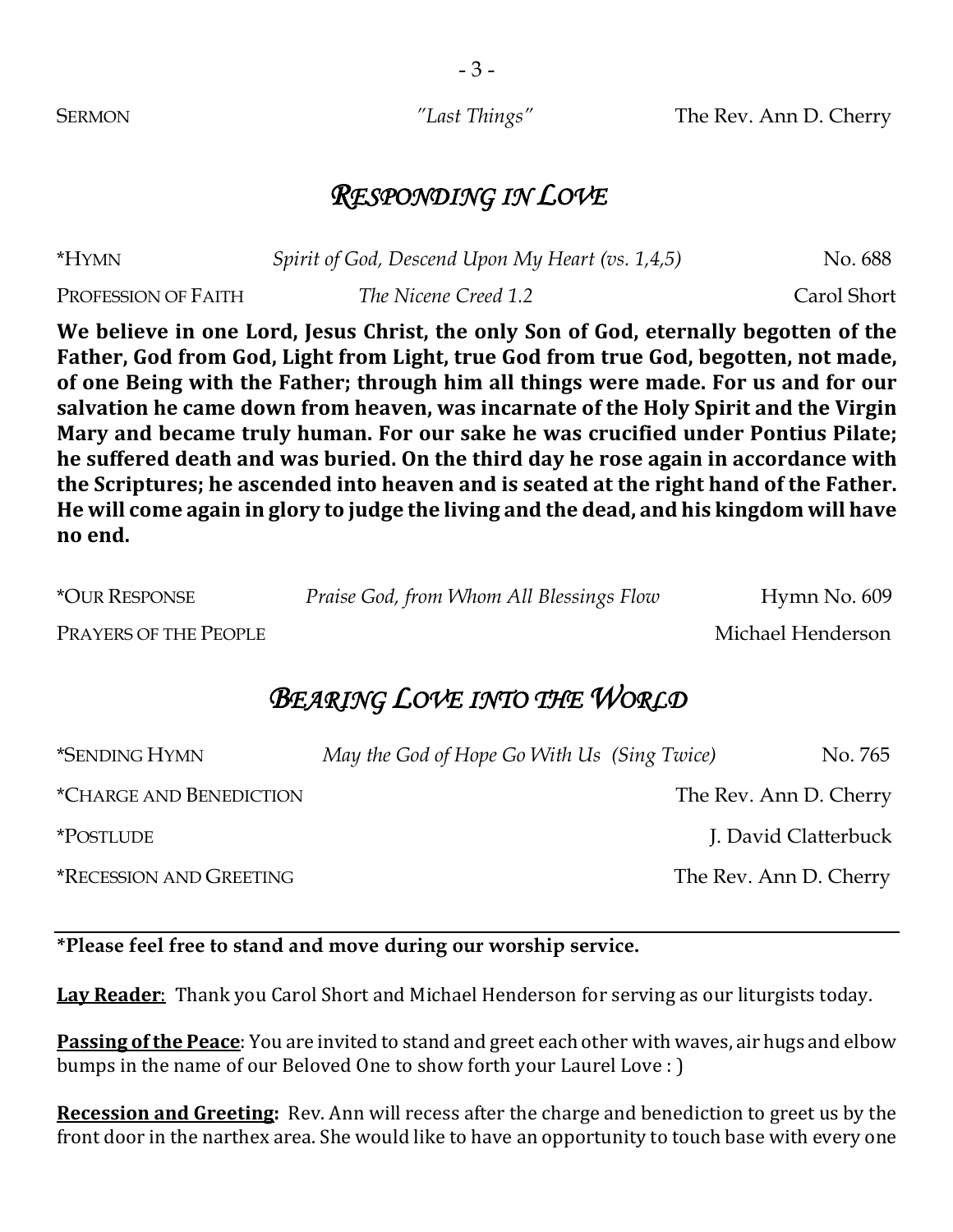of us before we leave for the day. Please take a moment to greet her. This is one pre-pandemic ritual that she would like to reinstate, with an ounce of physical distancing for as precaution :  $\cdot$ 

**Sanctuary Flowers:** The flowers are given this day to the glory of God and in honor of the Vision Task Force for their courage to follow God.

**Friendship Pads:** Old and new friends, please take a moment to fill out our Friendship Pads. Please provide us with a (cell) phone or email contact. Friendship Pads can be found at the end of the pews  $:$   $\big)$ 

**Sunday School Has Launched:** We are gathering at 9 am in the parking lot on nice days and in the fellowship hall on rainy or hot days. All are welcomed. We are doing a series of "one-off" education programs so that we can dip in and out of class without worry.

**Vision Task Force Meets Today:** Our VTF will convene in the Parlor after the worship service.

**"Dusk, Night, Dawn" Small Group Back in Session:** Please join the conversation on Thursday, May 26, as we continue to unpack Parker Palmer's book, "Let Your Life Speak" and reflect each other's preciousness.

**Choir Rehearsals:** The choir will still be singing through July and will take a sabbath for the month of August. Thursday June 16<sup>th</sup> will be our last practice until the fall. Please let David Clatterbuck, Director of Music, know if you are interested in joining us. We practice on Thursdays at 5:30 pm.

**Seminary Intern this Summer:** Our Session is thrilled to host Hannah Miller this summer at Laurel. Hannah is completing her first year at Union Presbyterian Seminary. She will be with us from June 12 through August  $14<sup>th</sup>$ . You will see her in the pulpit, making pastoral calls, and getting to know you as she learns the ropes and the practice of speaking love through this church. Our team to support Hannah is Duane Berger, Mary Jane Bowlin, Diane Jackson, Brenda MacRae and Judy Smith.

**Community Groups at Laurel**: Chris Rhoden is forming several groups that will begin this summer. You are welcome to participate as you feel led. You can sign up on the bulletin board, or text Chris at (804) 220-1583. If you would like to participate but cost is a factor, there are options: (1) pay what you can  $(2)$  pay it forward with community service  $(3)$  reach out to Rev. Ann for financial assistance.

- 1. "Use Your Inside Voice Writing for Creativity and Exploration" will meet weekly starting June  $23^{\text{rd}}$  at 3 pm in our Parlor. The cost for this group is \$75 for 4 meetings.
- 2. "Wednesdays at Laurel" is designed to meet the needs of those with memory struggles and their caregivers. One group will meet with Chris and the other with Rev Ann. It will start on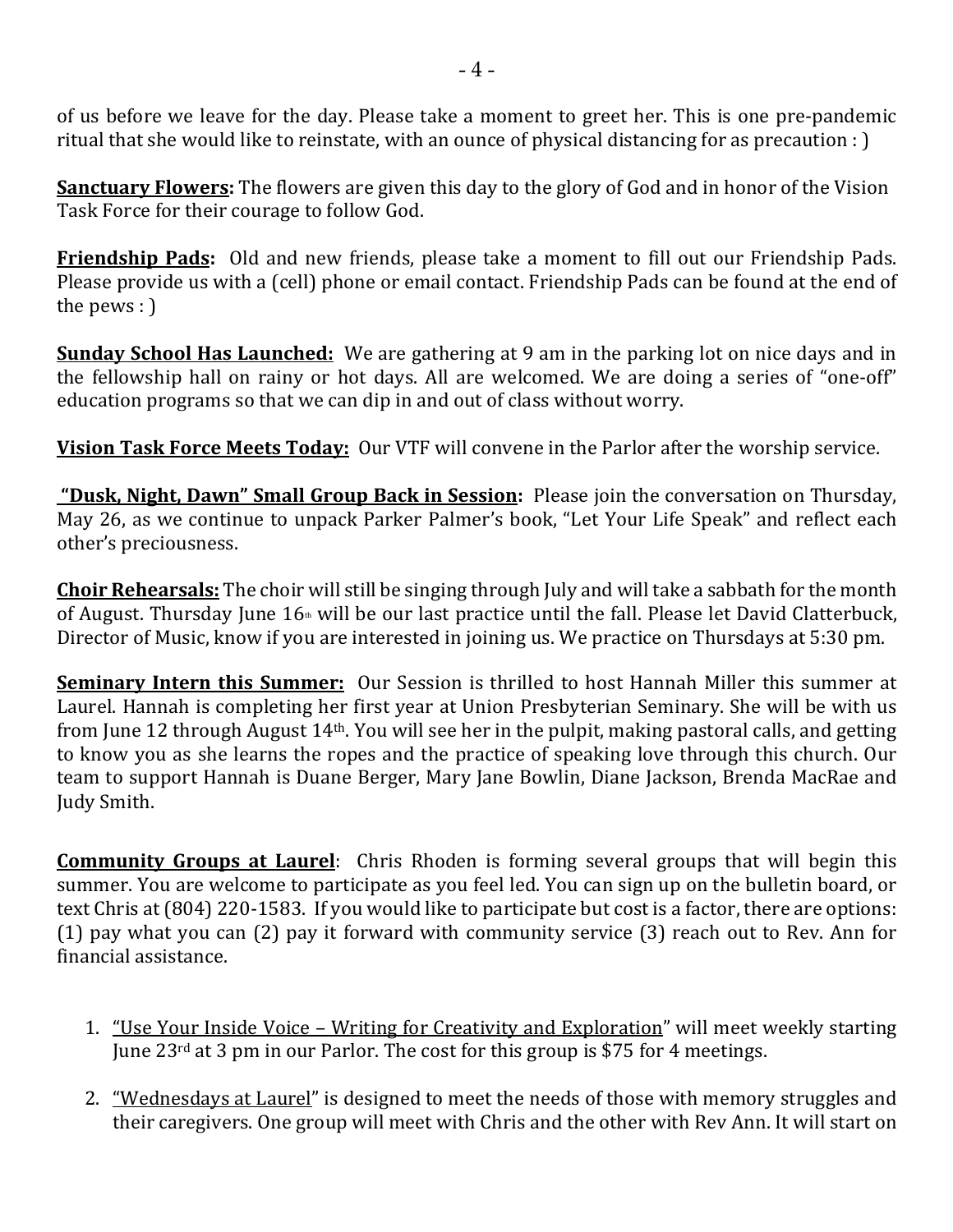June  $1^{st}$  at 1 pm. The first meeting will include lunch and conversation. The cost is \$30 a meeting. 

- 3. <u>"Tatoos On Your Heart: A book group for men."</u> We will read "Tatoos On your Heart" written by Fr. Greg Boyle. This group is facilitated by Chris. **Sign-up sheet on bulletin board** or you can text Chris at number above. Group time to be determined after we know who is participating.
- 4. "Co-Habitating with Grief." A six-week group to explore how we live on and live through the loss of a beloved one. This group will be facilitated by Chris and Ann. **Sign up on the bulletin board** or text Chris or Ann. Group time to be determined after we know who is participating. Cost is \$30 a session.

**<u>Uncorked:</u>** Rev. Ann is organizing a group of women to meet Tuesdays once a month at 5:30 pm to mull over contemporary issues with a faith lens. Wine and cheese will be served. We will meet for the first time on May 31 in the parlor.

**Thank you for Feeding the Police!** Your love is precious and generous. A special thank you to Sue Bell, Duane Berger, Mary Jane Bowlin, Jim Smith, and Mary and Steve Scearce for organizing and delivering our Laurel Love.

**NRSVue:** After 30 years, the NRSV has been updated to reflect the writings of the Dead Sea Scrolls, which are roughly 2000 years old. Thirty scholars were commissioned by Friendship Press, the National Council of Churches, and the Society for Biblical Literature to create as literal and unencumbered an English translation as possible. We will be using this latest translation as it makes sense in worship.

**Masks are Now Optional:** Our Session adopted the recommendations of our COVID Task Force and masks are now optional. We want you to feel supported in whatever choice is right for you :  $\cdot$ 

**Update:** Masks continue to be optional in worship and at all church gatherings; however, please be mindful that the numbers are rising in the county. Currently Henrico County is in the medium risk category, and our mask policy is appropriate. The Task Force will continue to monitor the numbers and provide updates as needed.

Lots of gratitude to the COVID Task Force of Brenda MacRae, Mary Scearce and Ann Whitby.

**Ukraine Love:** Many of you have wondered how we might support peace efforts in Europe, displaced and disrupted families, and medical aid for those impacted. The first thing we can do is to keep praying. The second thing we can do is to help fund relief efforts. You can do this through:

- The Presbyterian Church (Missions):  $p_{\text{ma},\text{DC}}$ usa.org/donate/make-a-gift/giftinfo/DR000156/
- The Red Cross: redcross.org/donate/donation.html/
- St. Jude's Research Hospital (coordinating care and evacuation of children undergoing treatment): stjude.org/donate/donate-to-st-jude.html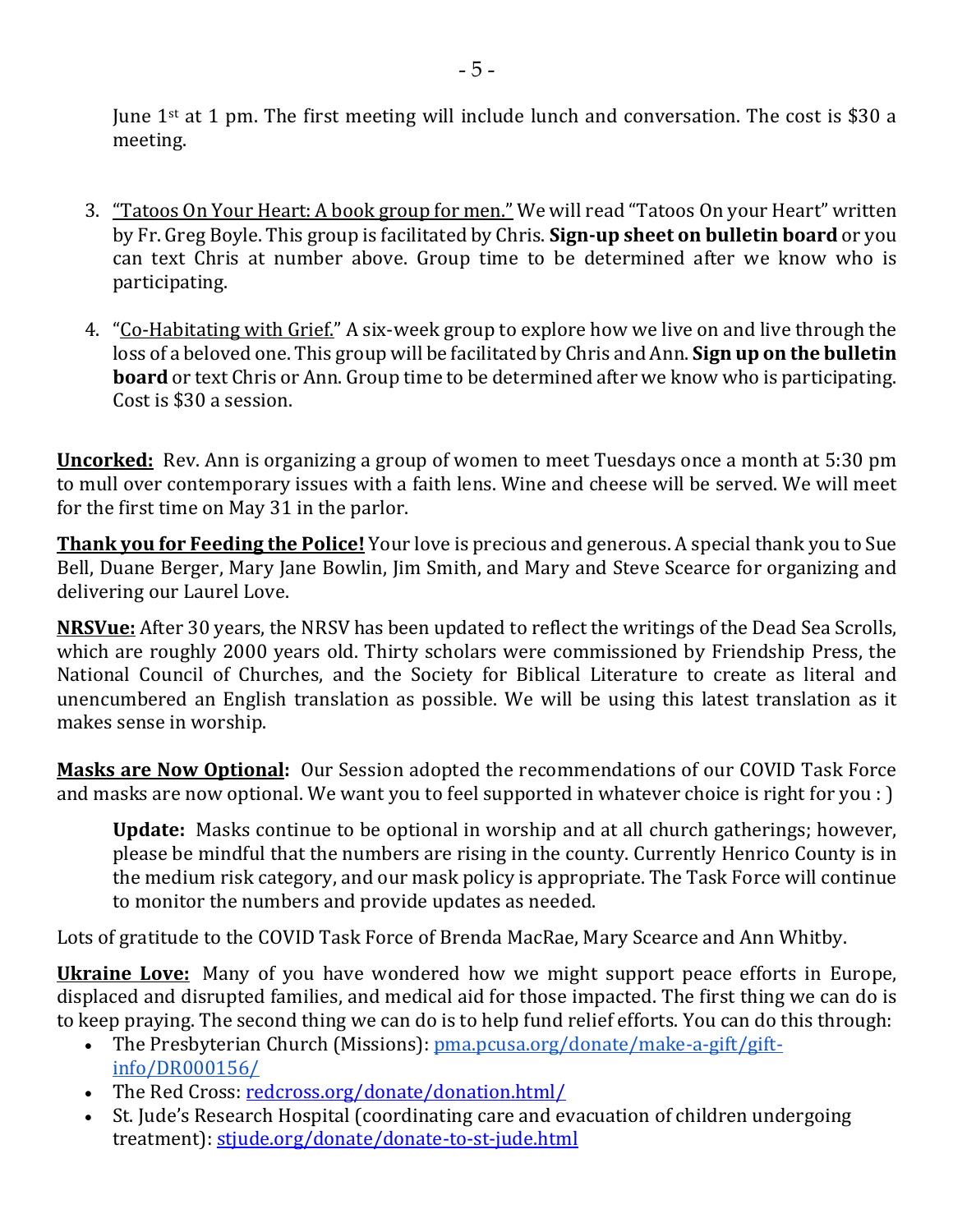**Transportation Love:** Our MCM Team is coordinating rides for those unable to attend our inperson worship. Please see the sign-up sheet in the hallway if you would like to be a Laurel "uber" driver. Contact Gladys Chamberlayne or Mary Jane Bowlin if you would like to request a ride or for more information. Gladys can be reached at either sidneychamberlayne@comcast.net or 1-804-755-6172 and Mary Jane can be reached at either maryjanebowlin@gmail.com or 1-804-221-1072.

**Kettle o'Fish Counseling:** Each of us is created by God with purpose and infused with meaning no matter our season of life. If you are interested in exploring yours, please reach out to Chris Rhoden at (804) 220-1583. If you would like to participate but cost is a factor, there are options: (1) pay what you can  $(2)$  pay it forward with community service  $(3)$  reach out to Rev. Ann for financial assistance. "Be known. Be loved."

**The Lamb Basket:** The Circle has asked that we think outside of the pantry box and bring in canned or boxed items that we find on sale to refill our Lamb basket. The donation box is located in the Narthex.

**Weekly Tithes and Our Offerings**: We have placed a small church house on the table in the Narthex and invite you to leave your gifts to support God's work as you depart. You can also mail in your pledges and weekly offerings using our post office address: P.O. Box 1280, Glen Allen, VA 23060-1280

**Documentarian Sought:** If you are a detail person, love to organize, like to track data, please let Rev. Ann know. We are seeking a Documentarian for our Clerk of Session to maintain our church records. 

**Worship Production Team (WPT)**: A special thank you to Michael Whitby, Rudy van't Riet, Ann Whitby, and Steve Scearce for recording and producing our worship services.

**LIVE from Laurel Pres!** You can virtually connect at our regular service time or any time thereafter. Go to laurelpres.com, choose the "worship" tab, and follow the link to our YouTube page.

**Invitation to Move or Not:** You are invited to stand, stretch, and move during our worship service or even to remain seated. Your comfort is key, so make yourself at home.

**Armchairs in the Back:** We have 2 dedicated spots in the back right in front of the sound booth for those who might prefer seats with arms.

**Bulletin Announcements Best Guide:** Please use this as your church event planner for our life together. Sometimes the schedule needs to shift from what is posted in our newsletter.

**May Shepherd of the Month:** Our Shepherd of the Month for May is Judy Smith. You can reach Judy at (804) 272-6007. Our shepherds provide member care and TLC.

**Call to Prayer:** Let us be in prayer for all those fleeing from Ukraine, for all those providing support and supplies to refugees, and for all those working for peace. Let us be in prayer for all those fighting addiction, battling cancer, carrying heavy burdens, grieving, and who are suffering,